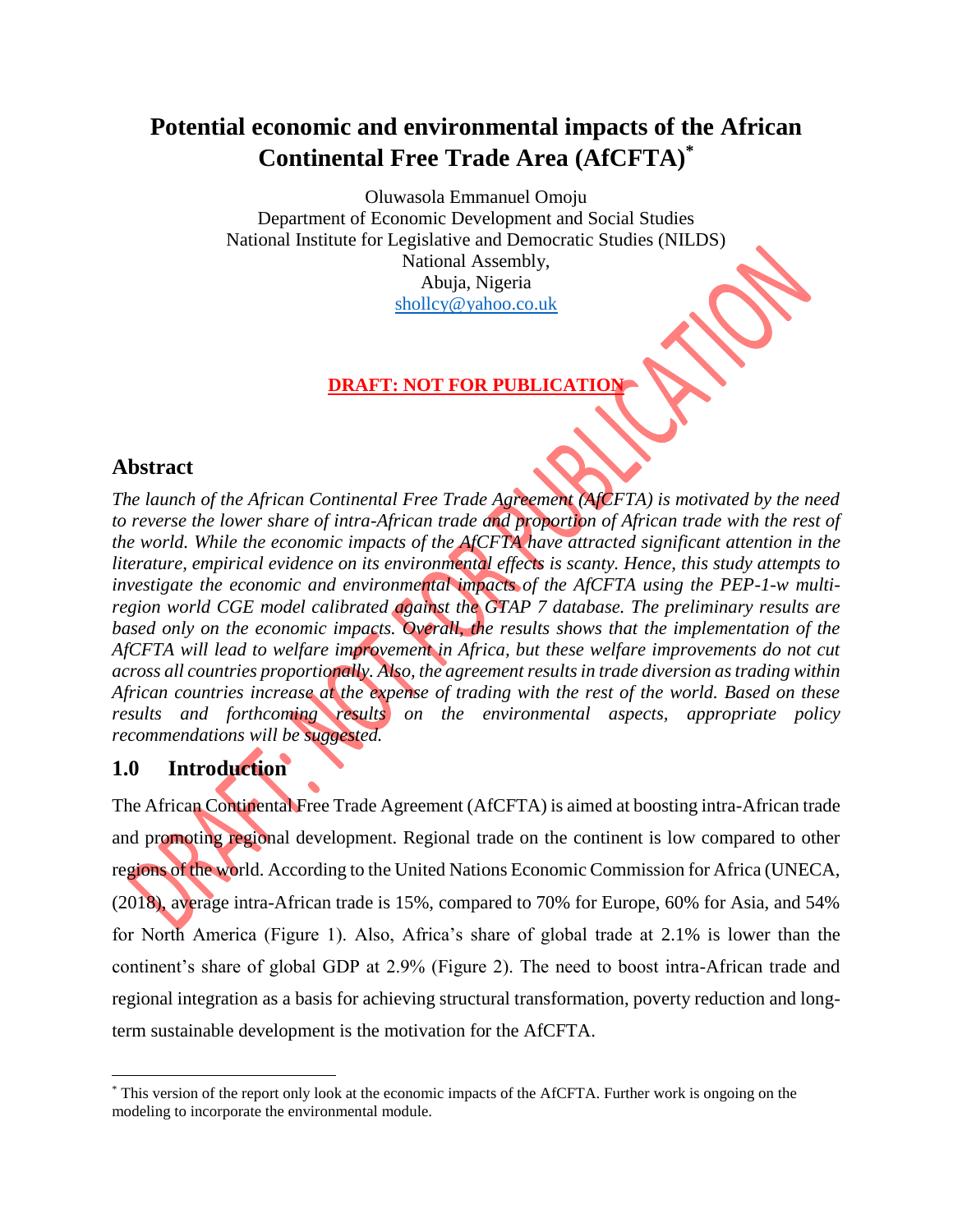



#### Source: UNECA (2018) World Bank (2020)

A major thrust of the AfCFTA is the removal of tariffs from about 90% of goods, enhancing free flow of goods and services across the continent. The agreement is the largest free trade area in the world in terms of the number of participating countries, and estimates from the UNECA showed that the agreement will boost intra-African trade by 52% by 2022 compared to the 2010 levels. Hence, the agreement is in response to the very low intra-African trade compared to other regional blocs), and the need to boost intra-continental trade as a means for enhancing social economic development in the continent.

The AfCFTA has a strong link to the Sustainable Development Goals (SDGs). Specifically, it corresponds to Goal 17 of the SDGs, which advocates for strengthening global partnership for sustainable development. It seeks to encourage regional cooperation and development among nations. Also, the AfCFTA is in support of Goal 9, which is about building resilient infrastructure, promoting inclusive and sustainable industrialisation and fostering innovation. These are also in line with the African Union Agenda 2063.

However, despite the potential impacts of the agreement in boosting intra-African trade and regional development, several issues such as SMEs protection, human rights, labour practices and workers' rights, gender considerations and inclusivity, and environmental impacts (Chutto, 2019; UNECA and Friedrich Ebert Stiftung, 2017), among others, have been raised with respect to the AfCFTA in particular and trade liberalisation in general. Goal 13 of the SDGs advocates for urgent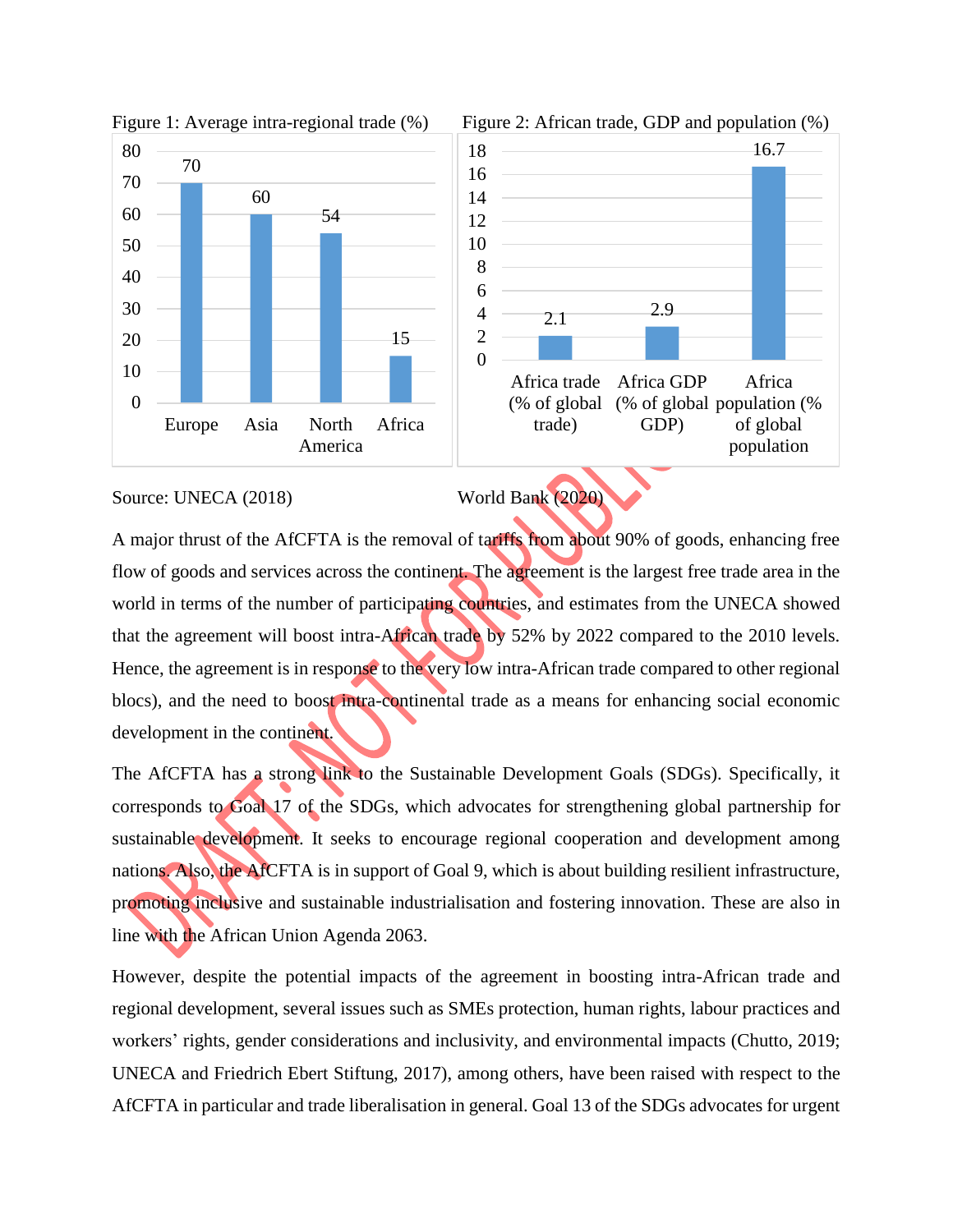actions to tackle climate change and its impacts. The expected change in resource allocation and production and trading pattern may influence the continent's ability to meet its climate change targets. As noted by the IMF (2019), Africa's exports to the rest of the world are basically unprocessed primary commodities and solid minerals (average of 75% during 2007-2017), while intra-African exports are largely manufacturing commodities (40%). This suggests that promoting intra-African trade may enhance trading in manufacturing commodities, which is capable of engendering regional industrialization and structural transformation, with its attendant environmental implications.

Environmental issues, particularly the impacts of climate change, has become more pronounced in the continent. According to the Boko, et al. (2007), Africa is one of the most vulnerable regions to the impacts of climate change. Currently, the continent contributes less than 5% of global  $CO<sub>2</sub>$ emissions, but the level of emissions have trended upward in recent years (see figure 3). Efforts to promote economic growth and development, through trade and industrialization, may increase CO<sub>2</sub> emissions in the continent, particularly if there are no commensurate efforts to change the energy mix towards renewables. Gertler (2012) had posited that most of the growth in energy demand and the associated emissions, over the next 25-30 years, will come from developing countries. Therefore, in consideration of the potential impacts of the AfCFTA on industrialization and structural transformation in Africa, it is essential to balance the economic and environmental aspects of the AFCFTA.



Figure 3: Trend of CO<sub>2</sub> emissions in sub-Saharan Africa (metric ton per capita), 1960-2016

Source: World Development Indicators (World Bank)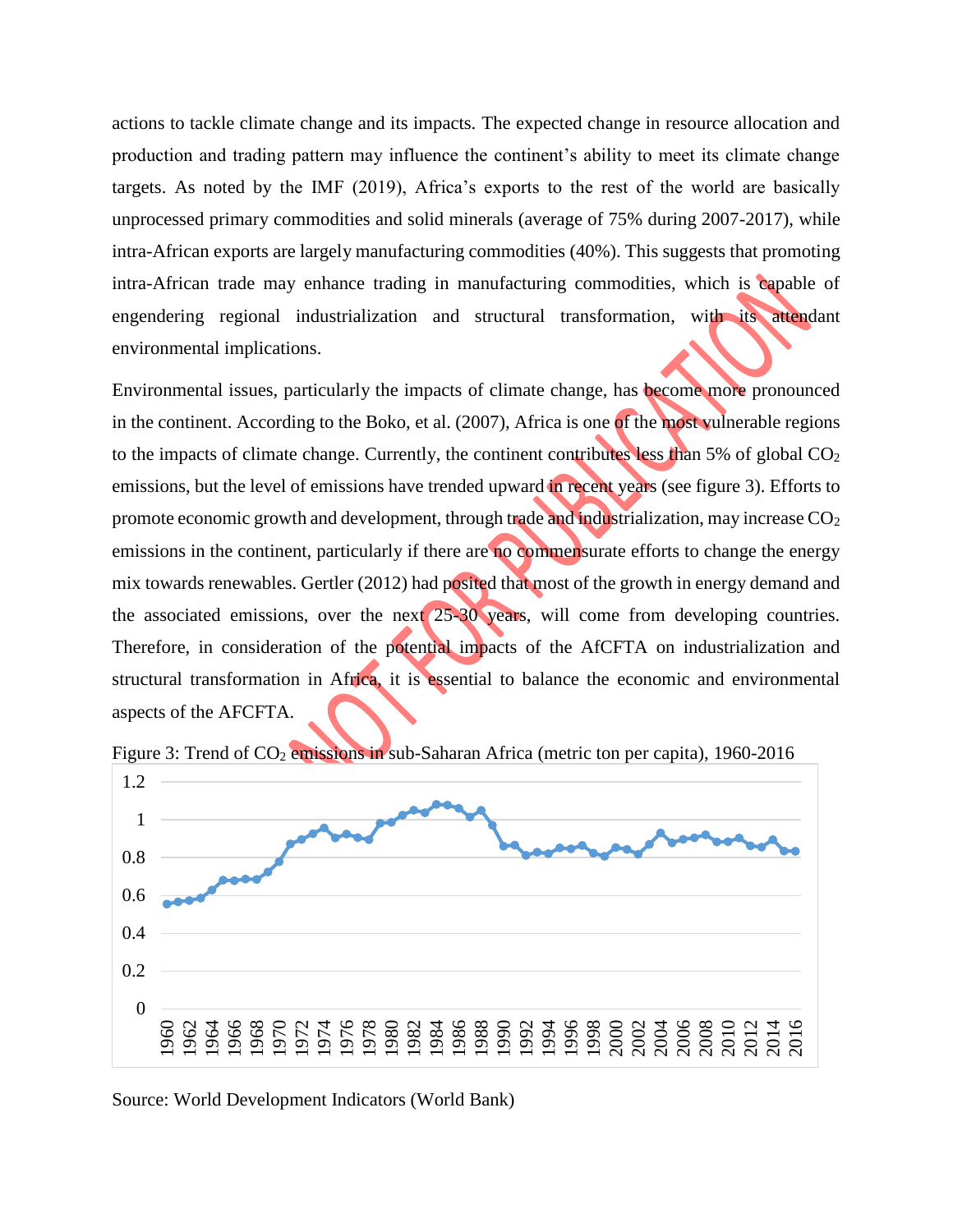This is the main focus of this study. This study attempts to investigate the potential economic and environmental impacts of the AfCFTA using a computable general equilibrium (CGE) model. There are existing studies on the impacts of the AfCFTA in the literature. However, most of these studies only focused on economic impacts (Table 1). A review of these studies showed that the AfCFTA will boost intra-African trade, GDP and economic welfare among participating countries, with variations across countries.

|                      | Scenario                                                                    | <b>GDP</b>        | -- 7<br>GDP,  | Total       | $\cdot$ - $\prime$<br>Total |
|----------------------|-----------------------------------------------------------------------------|-------------------|---------------|-------------|-----------------------------|
|                      |                                                                             |                   | African trade | exports     | imports                     |
|                      | Removal of tariffs on intra-AfCFTA trade                                    |                   |               |             |                             |
| ADB (2019)           | Removal of all tariffs on intra-                                            | 0.10              | 14.60         | 1.00        | 0.90                        |
|                      | <b>AfCFTA</b> trade                                                         | (US\$2.8)         | (US\$10.1)    | (US\$5.8)   | (US\$5.8)                   |
|                      |                                                                             | billion)          | billion)      | billion)    | billion)                    |
| Mevel and Karingi    | Removal of all tariffs on intra-                                            | 0.20              | 52.30         | 4.00        |                             |
| (2012)               | AfCFTA trade by 2017 + CET                                                  |                   |               |             |                             |
| and<br>Jensen        | Removal of all tariffs on intra-                                            | 0.70              | 4.30          | 3.11        |                             |
| Sandrey (2015)       | <b>AfCFTA</b> trade                                                         |                   |               |             |                             |
| Saygili, Peters, and | Removal of all tariffs on intra-                                            | 0.97              | 32.80         | 2.50        | 1.80                        |
| Knebel (2018)        | AfCFTA trade                                                                |                   |               |             |                             |
| Abrego<br>al.<br>et  | Removal of all import tariffs                                               | $0.037 -$         |               |             |                             |
| (2019)               |                                                                             | $0.053^{\rm a}$   |               |             |                             |
| World Bank           | Gradual removal of 97% of tariffs                                           | 0.13              | 21.76         | 1.78        | 2.31                        |
|                      | on intra-AfCFTA trade                                                       | (US\$12)          | (US\$131)     | (US\$35)    | (US\$41                     |
|                      |                                                                             | billion)          | billion)      | billion)    | billion)                    |
|                      | Removal of tariffs and NTBs on intra-AfCFTA trade                           |                   |               |             |                             |
| ABD (2019)           | Removal of all tariffs on intra-                                            | 1.25              | 107.20        | 44.30       | 33.80                       |
|                      | AfCFTA trade, removal of NTBs                                               | (US\$37)          | (US\$74.3)    | (US\$107.2) | (US\$214.1)                 |
|                      |                                                                             | billion)          | billion)      | billion)    | billion)                    |
| Jensen<br>and        | Removal of all tariffs on intra-                                            | 1.60              | 7.26          | 6.28        |                             |
| Sandrey (2015)       | AfCFTA trade; 50% reduction in                                              |                   |               |             |                             |
|                      | <b>NTBs</b>                                                                 |                   |               |             |                             |
| Abrego<br>et<br>al.  | Removal of all tariffs; 35%                                                 | $7.60 -$          | 8.40          |             |                             |
| (2019)               | reduction in NTBs                                                           | $1.89-$           |               |             |                             |
|                      |                                                                             | 2.11 <sup>a</sup> |               |             |                             |
| <b>World Bank</b>    | Gradual removal of 97% of tariffs                                           | 2.24              | 51.85         | 18.84       | 19.58                       |
|                      | on intra-AfCFTA trade                                                       |                   |               |             |                             |
|                      | Removal of tariffs and NTBs on intra-AfCFTA trade and implementation of TFA |                   |               |             |                             |
| ADB (2019)           | Removal of all tariffs on intra-                                            | 3.50              | 132.70        | 51.10       | 46.20                       |
|                      | AfCFTA trade; removal of NTBs;                                              | (US\$100)         | (US\$92)      | (US\$295.6) | (US\$292.8)                 |
|                      | implementation of TFA                                                       | billion)          | billion)      | billion)    | billion)                    |

Table 1: Economic impacts of the AfCFTA: Summary of the key findings from the literature (%)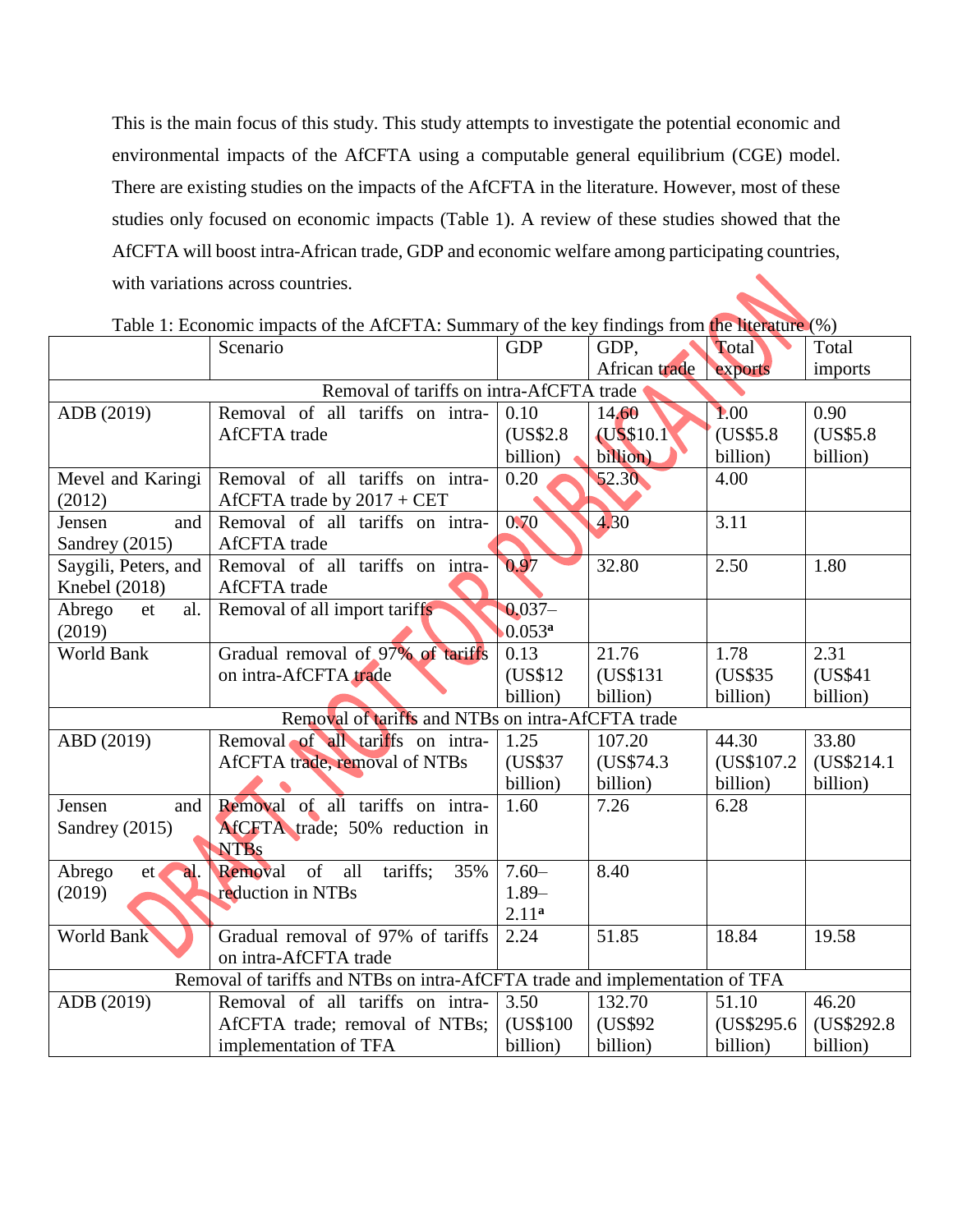| World Bank   | Gradual removal of 97% of tariffs 4.20       |               | 92.07     | 28.64     | 40.61     |
|--------------|----------------------------------------------|---------------|-----------|-----------|-----------|
|              | intra-AfCFTA<br>trade;<br><sub>on</sub>      | 50% (US\$413) | (US\$556) | (US\$560) | (US\$714) |
|              | reduction in NTBs; implementation   billion) |               | billion)  | billion)  | billion)  |
|              | of TFA                                       |               |           |           |           |
| $\mathbf{r}$ |                                              |               |           |           |           |

World Bank (2020)

Note: AfCFTA = African Continental Free Trade Area;  $CET =$  common external tariff; GDP = gross domestic product; NTB = non-tariff barrier; TFA = trade facilitation agreement. **a** = equivalent variation

While there have been growing body of literature on the economic impacts of the AfCFTA, there is no known study on the environmental impacts of the agreement. However, review of the literature on the environmental impacts of trade liberalisation found mixed effects (Kirkpatrick and Serban Scrieciu, 2007) and varying methodological approaches (OECD, 2000). This study advances the AfCFTA literature by focusing on both the economic and environmental impacts, as opposed only the economic effects. It is also different from the existing literature on the environmental impacts of trade liberalization. Most of the existing studies focused either on specific sectors or studied the linear effects of trade on the environment (Tariku, 2015; Cherniwchan, 2017; Kolcava, Nguyen and Bernauer, 2019) using econometric analysis. The failure to capture intersectoral effects has inspired the use of CGE modeling in studying the environmental effects of trade liberalization (Strutt and Anderson, 2000; Li, 2005). However, the current CGE literature are largely single country analysis. Given the global impacts of climate and environmental issues, a world CGE model may be more appropriate to evaluate the environmental impacts of trade liberalization in general, and the AfCFTA in particular. This is the gap this study seeks to fill. This study, therefore, investigates the potential economic and environmental impacts of the AfCFTA using a multi-region world CGE model.

## **2.0 Methodology and Data**

This study uses a static multi-region world CGE model to analyse the economic and environmental impacts of the AfCFTA. CGE models are used to investigate the impacts of public policy. It has been widely used to explore the impacts of trade liberalization in general (de Melo, 1988; Piermartini and The, 2005), and the AfCFTA in particular. For this study, the PEP-w-1 model, developed by Lemelin, et al. (2013), is used. The PEP-w-1 model is a multi-region, single period world model version of the PEP-1-1 model (developed by Decaluwe, et al. 2013). The equations in the model follow the neo-classical economic theory, and assumes that consumers and producers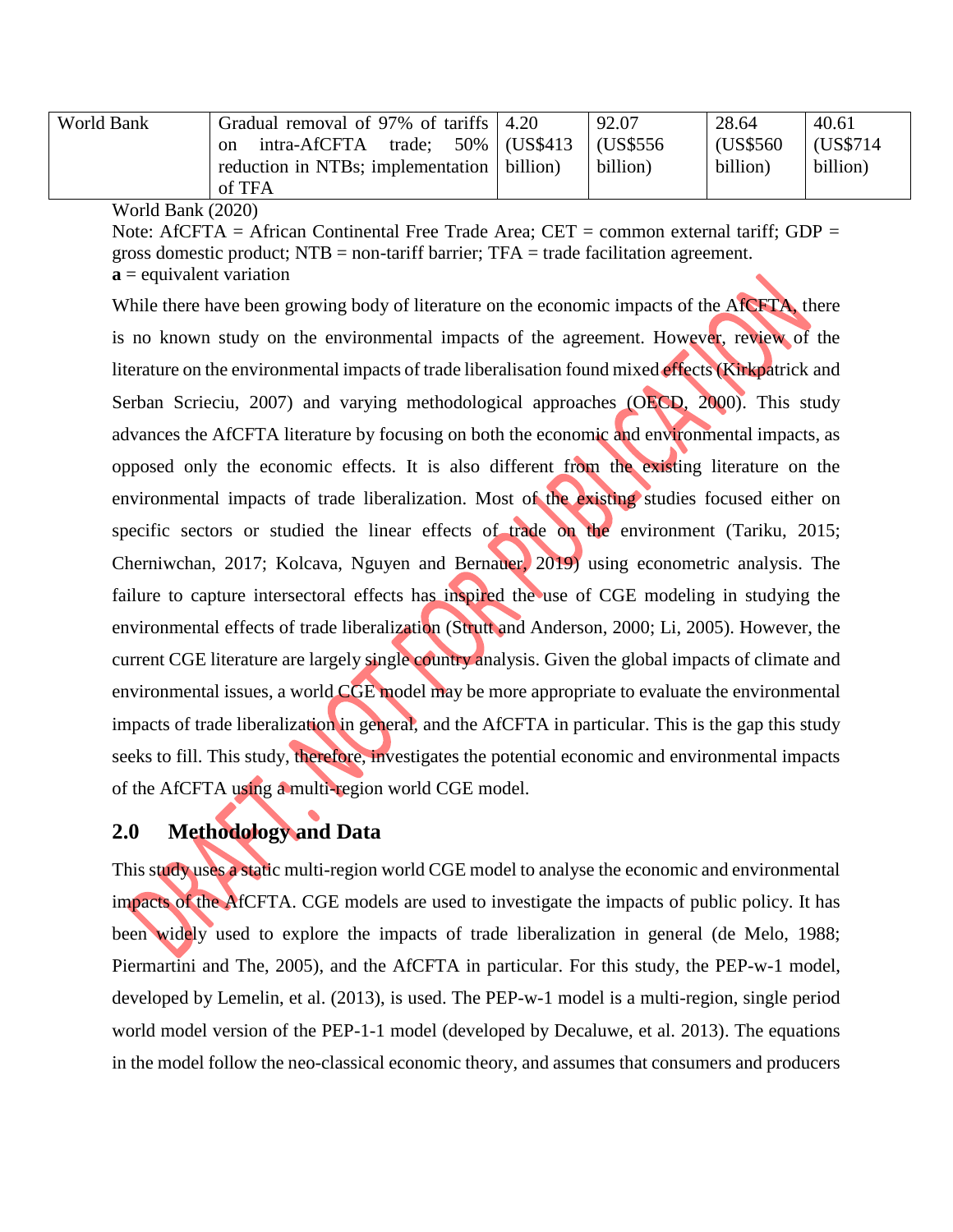are rational, and seek to maximise utility given a budget constraints and minimise production costs respectively.

The PEP model separates capital and labour into several categories, and takes into account a broader set of tax instruments. In the model, output is composed of intermediate consumption and value added in fixed proportion. Value added is a composite of the production factors (which include land, labour and capital) via a CES function. Commodities produced in each sector of the economy are either sold in the domestic market or exported to the rest of the world, and this relationship is depicted by a constant elasticity of transformation (CET) function. The relative prices of domestic sales and exports provide signal for producers in this respect. Similarly, commodities consumed in the domestic market comprises of both imported and domestically produced commodities, which are assumed to be imperfect substitutes (Sisso, Sawadogo and Natama, 2016). This is indicated using the Armington assumption with a CES function between imported and domestic commodities (Armington, 1969).

The CGE model is calibrated to the GTAP 7 database. The GTAP 7 database provides an overview of the global economy in 2004, including bilateral trade flows, transportation and protection linkages and flows between domestic industries. The main database include 134 countries/regions, 57 sectors and 5 factors. All African countries are to be included in the study, but because of numerical instabilities, the model cannot solve. Hence, I only included a few African countries, and aggregate the remaining African countries as "Rest of Africa". Hence, for the purpose of this study, the database is aggregated to only 21 regions, 16 sectors and 5 factors (see Annex) using the methodology provided by Robichaud (2015). To further precisely determine whether the AfCFTA leads to a trade creation or diversion effect, another aggregation of the regions was made, where all non-African countries are aggregated as the rest of the world (ROW). Therefore, all references to the ROW in the results section refers to all non-African countries.

Based on the data available in the GTAP 7 database, a synopsis of initial intra-Africa trade flows and tariffs is provided in Table 2 and 3. Table 2 shows the average import duties and export taxes that exist between African countries. With varying import duties and export taxes before the implementation of the AfCFTA, the agreement will lead to trade diversion among African countries. Most countries that currently enjoy free trade with others will have that advantage eroded, and may have to compete with other AfCFTA member states.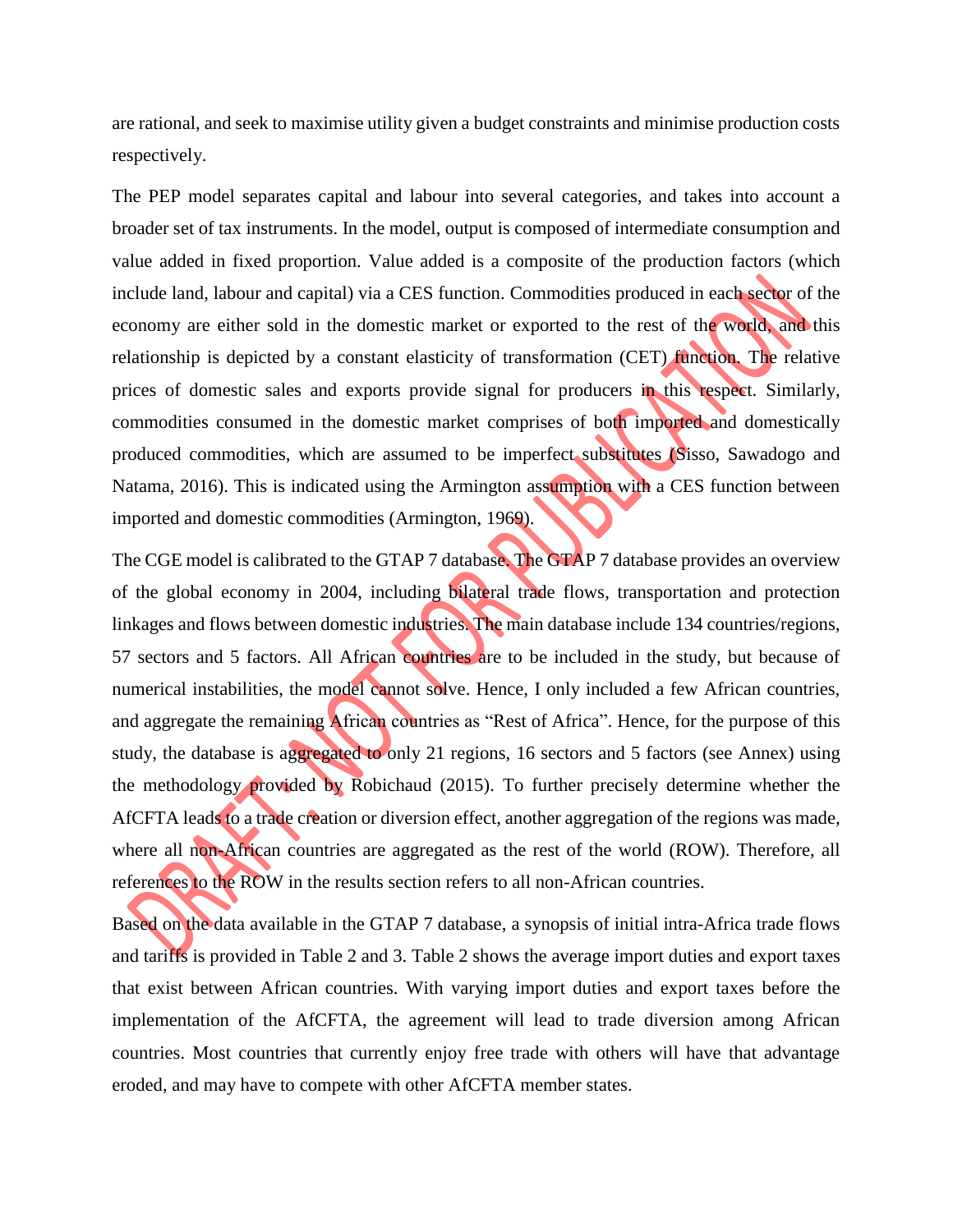| <b>REGIONS</b>  | <b>ROW</b> | <b>ROA</b> | Nigeria | SADC | Mozambique        | Zambia  | Zimbabwe | Botswana | Namibia | South Africa |
|-----------------|------------|------------|---------|------|-------------------|---------|----------|----------|---------|--------------|
|                 |            |            |         |      | Import tariff (%) |         |          |          |         |              |
| <b>ROW</b>      | 2.22       | 8.82       | 8.27    | 6.01 | 6.17              | 5.97    | 13.71    | 2.91     | 3.81    | 5.87         |
| <b>ROA</b>      | 1.07       | 5.91       | 10.80   | 2.61 | 6.80              | 4.67    | 1.49     | 2.49     | 0.47    | 0.48         |
| Nigeria         | 1.60       | 2.80       |         | 4.85 | 6.75              | 13.95   | 19.33    | 6.18     | 1.43    | 0.04         |
| <b>SADC</b>     | 3.70       | 9.70       | 6.87    | 1.84 | 6.68              | 1.77    | 0.38     | 0.09     | 0.01    | 0.02         |
| Mozambique      | 1.78       | 38.58      | 0.29    | 4.09 |                   | 2.14    | 10.69    | 0.02     | 0.05    | 0.00         |
| Zambia          | 2.34       | 12.36      | 3.71    | 0.84 | 8.23              |         |          | 0.09     | 0.11    | $0.00\,$     |
| Zimbabwe        | 6.71       | 12.16      | 8.98    | 1.35 | 0.68              |         |          | 0.05     | 0.01    | 0.03         |
| <b>Botswana</b> | 0.10       | 4.62       | 0.15    | 4.65 | 7.21              | 3.19    | 6.35     |          |         |              |
| Namibia         | 2.05       | 12.19      | 6.88    | 1.21 | 14.56             | 3.90    | 21.77    |          |         |              |
| South Africa    | 2.40       | 11.88      | 8.18    | 4.70 | 6.41              | 7.75    | 16.36    |          |         |              |
|                 |            |            |         |      | Export taxes (%)  |         |          |          |         |              |
| <b>ROW</b>      | 1.11       | 0.86       | 0.69    | 1.66 | 2.67              | 0.97    | 1.01     | 0.49     | 0.62    | 0.98         |
| <b>ROA</b>      | 0.43       | 1.63       | 2.97    | 3.31 | 1.85              | 1.34    | 2.66     | 0.87     | 2.06    | 1.15         |
| Nigeria         | 0.01       | 0.06       |         | 0.07 | $-0.41$           | $-0.16$ | $-0.20$  | $-0.10$  | $-0.41$ | 0.00         |
| <b>SADC</b>     | 1.94       | 4.89       | 5.99    | 4.12 | 8.03              | 7.55    | 2.68     | 0.74     | 5.29    | 3.30         |
| Mozambique      | 0.41       | 1.64       | 0.54    | 4.68 |                   | 4.06    | 0.24     | 0.31     | 0.69    | 0.30         |
| Zambia          | 0.38       | 1.70       | 2.04    | 1.17 | 1.21              |         | 0.87     | 0.67     | 0.66    | 1.34         |
| Zimbabwe        | 0.62       | $-0.14$    | 0.16    | 0.41 | 2.05              | 0.95    |          | 1.01     | 0.20    | 0.74         |
| Botswana        |            |            |         |      |                   |         |          |          |         |              |
| Namibia         | 2.17       | 2.21       | 4.01    | 1.30 | 0.20              | 2.61    | 0.78     | 1.34     |         | 1.79         |
| South Africa    | 1.10       | 3.65       | 7.02    | 3.52 | 2.31              | 3.16    | 4.77     |          | 5.47    |              |

Table 2: Bilateral average import duties and export taxes (%)

Source: Extracted from GTAP 7 database

Also, the share of bilateral trade as a percentage of total trade is presented in Table 3. From the table, African countries trade more with the rest of the world than with fellow African nations. On average, about 78% of African trade is with the rest of the world. The only countries with less than 50% trade with the rest of the world is Zimbabwe, which is partly as a result of global sanctions. Within African countries, the level of intra-African trade varies. For example, Mozambique, Zimbabwe, Namibia and Zambia trade more with South Africa than any other African countries, and there economies are significantly tied to that of South Africa. Hence, by opening up free trade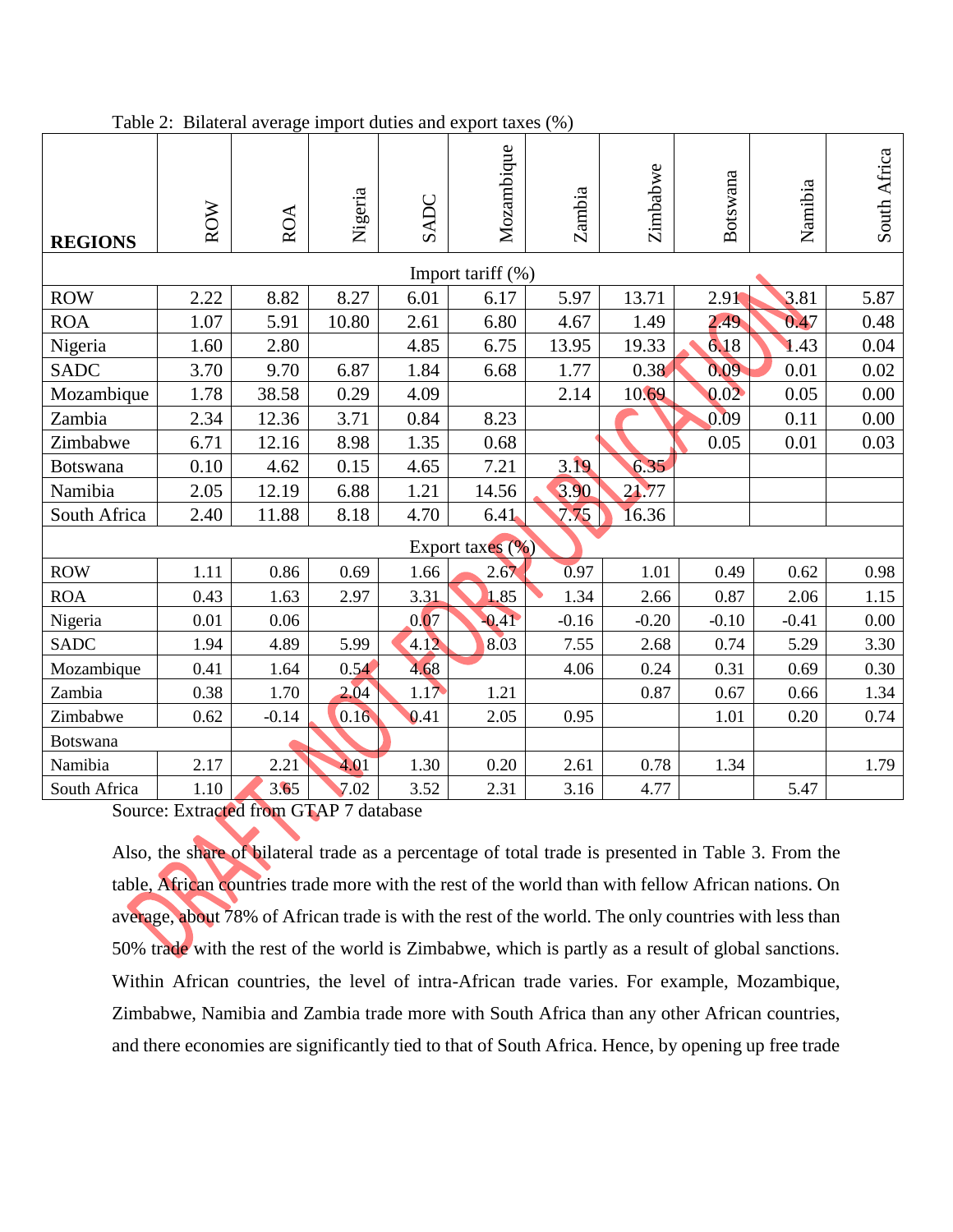in the continent, other countries may compete with these countries for the South African market, reducing their comparative advantage.

|                 | <b>ROW</b> | ROA  | Nigeria | ADC<br>$\mathcal{D}$ | Mozambique | Zambia | Zimbabwe | Botswana | Namibia | Africa<br>South |
|-----------------|------------|------|---------|----------------------|------------|--------|----------|----------|---------|-----------------|
| <b>ROW</b>      | 97.35      | 1.72 | 0.26    | 0.09                 | 0.02       | 0.01   | 0.01     | 0.01     | 0.01    | 0.53            |
| <b>ROA</b>      | 92.97      | 4.93 | 0.45    | 0.19                 | 0.01       | 0.09   | 0.01     | 0.00     | 0.01    | 1.34            |
| Nigeria         | 94.82      | 3.58 | 0.00    | 0.01                 | 0.00       | 0.00   | 0.00     | 0.00     | 0.00    | 1.59            |
| <b>SADC</b>     | 86.58      | 4.88 | 0.55    | 2.07                 | 0.48       | 0.38   | 1.61     | 0.03     | 0.08    | 3.33            |
| Mozambique      | 59.91      | 1.02 | 0.02    | 1.50                 | 0.00       | 0.28   | 7.07     | 0.06     | 0.01    | 30.14           |
| Zambia          | 73.56      | 8.97 | 0.02    | 2.16                 | 0.03       | 0.00   | 2.68     | 0.26     | 0.13    | 12.19           |
| Zimbabwe        | 44.14      | 3.20 | 0.07    | 2.61                 | 13.80      | 3.19   | 0.00     | 1.40     | 0.61    | 30.99           |
| <b>Botswana</b> | 83.31      | 0.26 | 0.05    | 0.06                 | 0.01       | 0.16   | 6.60     | 0.00     | 0.13    | 9.41            |
| Namibia         | 75.60      | 9.35 | 0.28    | 0.22                 | 0.80       | 0.39   | 0.12     | 0.42     | 0.00    | 12.82           |
| South Africa    | 80.23      | 4.78 | 0.90    | 1.73                 | 1.44       | 1.74   | 1.52     | 3.85     | 3.81    | 0.00            |

Table 3: Bilateral trade as a share of total trade (%)

Source: Extracted from GTAP 7 database

It is important to note that this study only focused on the (total) removal of tariff from all commodities (goods and services) within the AfCFTA, and does not consider non-tariff measures in goods and services and trade facilitation measures.

## **3.0 Results**

The paper simulates the potential economic and environmental impacts of the AfCFTA. This section presents the highlights of the key economic and environmental indicators. A summary of the key results are presented in this section. Table 4 presents the results of the impacts of the AfCFTA on sectoral output in the selected countries. The production of agricultural crops decline in Botswana and Mozambique by 0.04%, and 1.85%, but increase in Namibia, Nigeria, South Africa, Zambia, Zimbabwe and rest of Africa by 0.21%, 0.02%, 0.12%, 0.53%, 2.38% and 0.06% respectively. Similarly, Nigeria and Zimbabwe experience an increase in the output of energy and other minerals and metal products sector by 0.00% and 3.48%. The other countries in the study witness a decline in the output of this sector. These results suggest that the AfCFTA will cause changes in sectoral production across the continent, following expected re-allocation of resources occasioned by the agreement.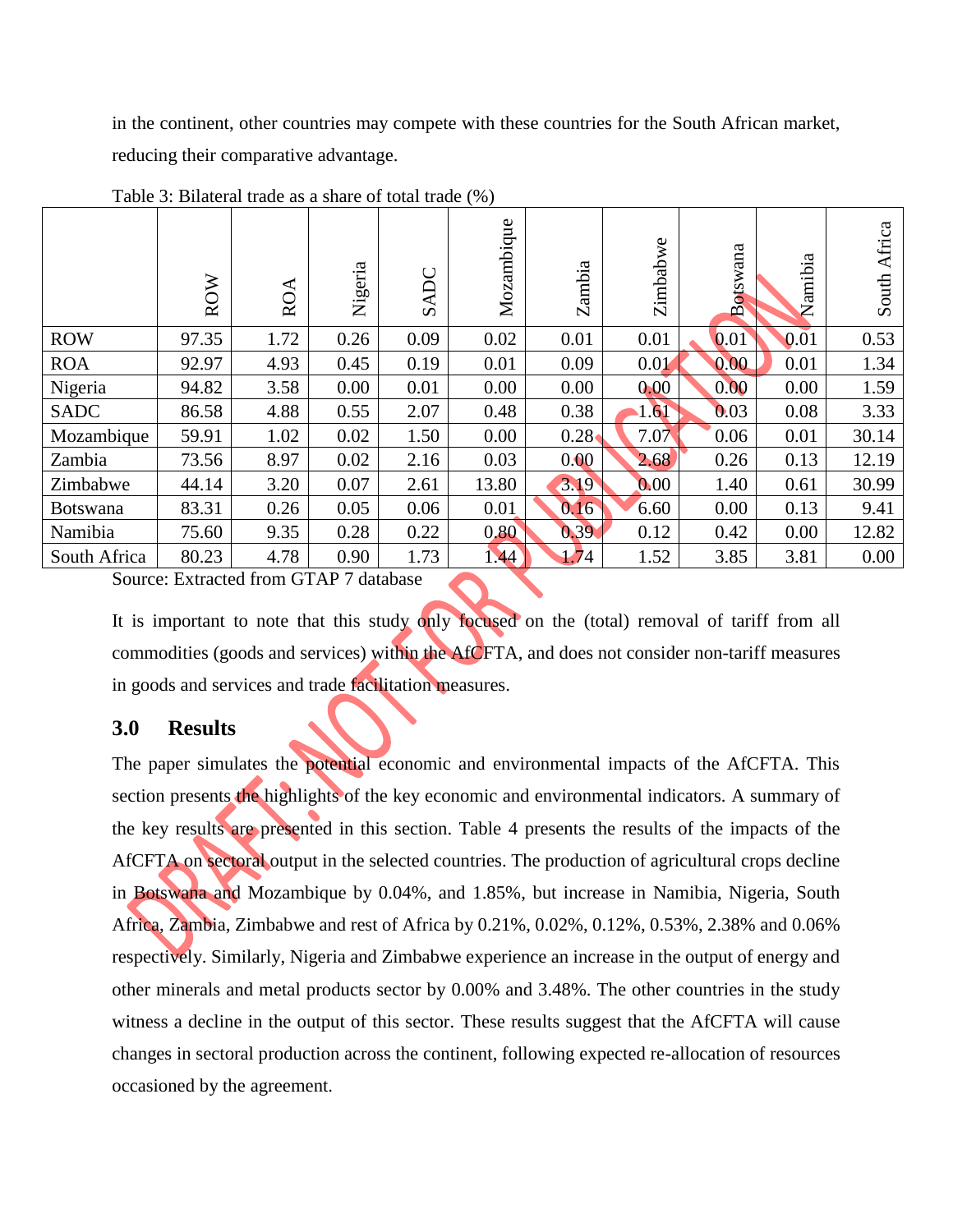Table 4: Impacts on sectoral output

|                                                         | Botswana | Mozambique | Namibia | Nigeria | Rest of<br>Africa | South Africa | Zambia   | Zimbabwe |
|---------------------------------------------------------|----------|------------|---------|---------|-------------------|--------------|----------|----------|
| Agriculture crops                                       | $-0.04$  | $-1.85$    | 0.21    | 0.02    | 0.06              | 0.12         | 0.53     | 2.38     |
| Energy and other minerals<br>and metal products         | $-0.07$  | $-2.47$    | $-0.47$ | 0.00    | $-0.01$           | $-0.69$      | $-1.05$  | 3.48     |
| Processed foods, beverages<br>and tobacco               | 0.25     | $-2.44$    | 1.41    | 0.32    | 0.15              | 1.03         | 1.94     | 1.13     |
| Textile and leather products                            | 4.53     | $-15.71$   | $-0.02$ | $-1.17$ | 0.35              | 0.17         | 2.05     | $-0.93$  |
| Wood and paper products                                 | 0.57     | $-9.90$    | 7.15    | $-0.57$ | 0.01              | 0.30         | 0.12     | $-1.59$  |
| Petrochemical, coal, rubber<br>and plastic products     | $-0.14$  | $-12.03$   | $-2.09$ | 0.31    | 0.58              | 1,35         | 1.90     | $-1.40$  |
| Motor vehicles and parts                                | 9.82     | $-11.62$   | 7.05    | $-0.12$ | 0.38              | 0.55         | $-11.32$ | $-5.62$  |
| Other manufactures                                      | $-0.14$  | 190.91     | $-2.70$ | $-0.11$ | $-0.03$           | $-0.22$      | $-0.31$  | $-33.16$ |
| <b>Utilities</b>                                        | 0.08     | $-3.49$    | $-0.69$ | 0.19    | 0.14              | 0.27         | $-0.07$  | 1.44     |
| Construction                                            | $-0.10$  | $-4.58$    | $-0.80$ | $-0.06$ | $-0.57$           | $-0.42$      | $-2.49$  | $-11.96$ |
| Trade                                                   | 0.08     | 9.11       | 0.06    | $-0.10$ | 0.03              | 0.15         | 0.05     | 1.70     |
| Transportation                                          | $-0.57$  | $-0.39$    | 0.43    | 0.52    | 0.10              | $-0.25$      | 0.36     | 9.88     |
| Communication                                           | $-0.14$  | $-0.28$    | 0.16    | 0.04    | $-0.02$           | 0.00         | 0.38     | 3.08     |
| Financial services and                                  |          |            |         |         |                   |              |          |          |
| insurance                                               | $-0.20$  | $-1.19$    | 0.25    | 0.07    | $-0.01$           | $-0.06$      | 0.11     | 0.64     |
| Other services                                          | $-0.13$  | 2.29       | $-0.04$ | $-0.10$ | $-0.06$           | 0.02         | 0.98     | 1.16     |
| Public administration,<br>defense, health and education | $-0.08$  | $-1.07$    | $-0.02$ | 0.11    | 0.01              | $-0.01$      | 0.04     | $-0.08$  |

Source: Author's computation

The goal of the AfCFTA is to increase intra-African trade. Table 5 presents the results of the impacts of the AfCFTA on bilateral trade, focusing mostly on trade within Africa and with the rest of the world. From the results, trade flows between African countries and the rest of the world mostly reduce. Trade flows from the rest of the world to Africa decline by 0.73% (RoA), 1.07% (Nigeria), 0.78% (SADC), 5.81% (Zambia), 23.39% (Zimbabwe), and 0.73% (Namibia). Similarly, trade flows from Africa to the rest of the world decline by 0.20% (RoA), 0.04% (Nigeria), 1.01% (SADC), 5.51% (Mozambique), 1.56% (Zambia), 0.09% (Botswana), 3.01% (Namibia), and 2.14% (South Africa).

The bilateral trade flows among African countries is mixed. In some cases, the trade flows increase. For example, trade flow from South Africa to all African countries increase, except to Botswana. Also, trade flows from other African countries to South Africa also increase, except for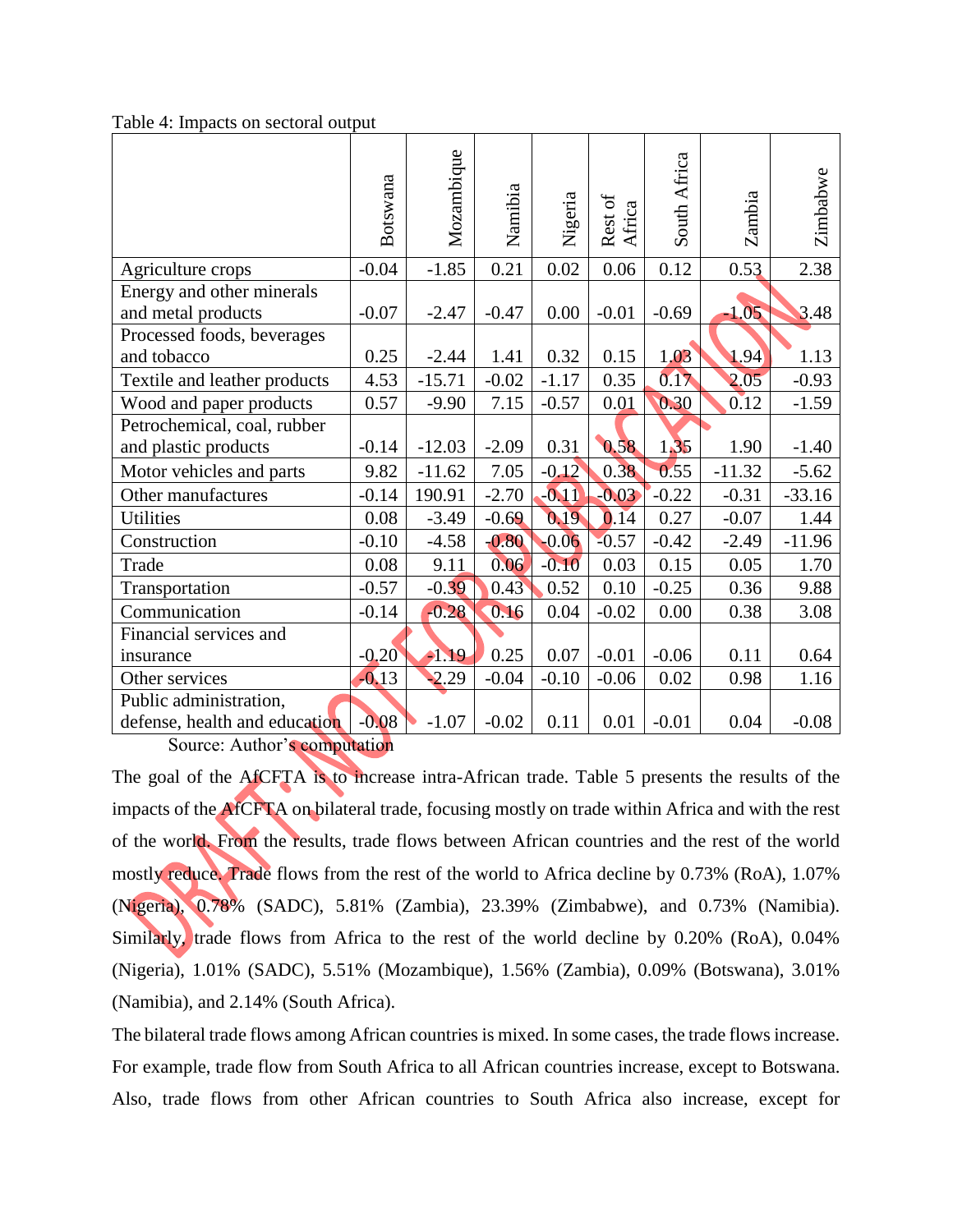Mozambique. Hence, these results imply that while the AfCFTA has the capacity to improve aggregate intra-African trade, bilateral trade flows among the AfCFTA members may increase or decrease, depending on the current level of trade between the countries and changes in production level caused by the agreement. Besides, the increase in intra-African trade will be at the detriment of trading with the rest of the world, resulting in trade diversion.

|              | <b>RoW</b> | RoA     | Nigeria | SADC    | Mozambique | Zambia  | Zimbabwe | Botswana | Namibia | South Africa |
|--------------|------------|---------|---------|---------|------------|---------|----------|----------|---------|--------------|
| <b>RoW</b>   | 0.01       | $-0.73$ | $-1.07$ | $-0.78$ | 0.93       | $-5.81$ | $-23.39$ | 0.86     | $-0.73$ | 1.11         |
| RoA          | $-0.20$    | 14.67   | 23.84   | 10.41   | 18.76      | 5.91    | $-11.87$ | 6.07     | 4.94    | 4.16         |
| Nigeria      | $-0.04$    | 5.33    |         | 7.18    | 12.15      | 16.29   | $-13.78$ | 14.88    | $-0.12$ | 0.66         |
| <b>SADC</b>  | $-1.01$    | 30.71   | 23.59   | 10.11   | 40.66      | 11.93   | $-21.15$ | 1.09     | $-1.01$ | 7.69         |
| Mozambique   | $-5.51$    | 64.29   | $-8.57$ | 4.45    |            | $-717$  | 95.38    | $-3.94$  | $-5.79$ | $-3.72$      |
| Zambia       | $-1.56$    | 26.39   | 3.41    | 0.22    | 20.46      |         | $-6.39$  | $-1.20$  | 0.80    | 1.56         |
| Zimbabwe     | 2.70       | 28.06   | 19.62   | 3.98    | 12.13      | $-1.39$ |          | 3.40     | 2.63    | 6.13         |
| Botswana     | $-0.09$    | 7.40    | $-0.59$ | 9.21    | 14.54      | 0.58    | 1.39     |          | $-2.24$ | 1.46         |
| Namibia      | $-3.01$    | 25.59   | 20.48   | $-0.23$ | 26.29      | 4.30    | 37.30    | $-0.71$  |         | 1.60         |
| South Africa | $-2.14$    | 31.25   | 28.05   | 13.26   | 15.63      | 11.87   | 7.51     | $-1.05$  | 5.03    |              |

Table 5: Impacts of AfCFTA on bilateral trade (%)

Source: Author's computation

Figure 4 shows the welfare (real household consumption) effects of the AfCFTA. From the analysis, the implementation of the AfCFTA will result in aggregate welfare improvement for the continent, but this welfare effects vary across countries and regions. There will be negative but negligible (0.002%) welfare loss for the ROW. Within the continent, while the welfare effect in Zimbabwe, Mozambique, Nigeria and the rest of Africa will be 8.94%, 2.67%, 0.18% and 0.34% respectively, the AfCFTA will lead to a reduction in welfare in Botswana by 0.512%. The uneven distribution of the potential economic benefits and welfare warrants a compensation mechanism to assist countries that experience welfare losses as a result of the agreement.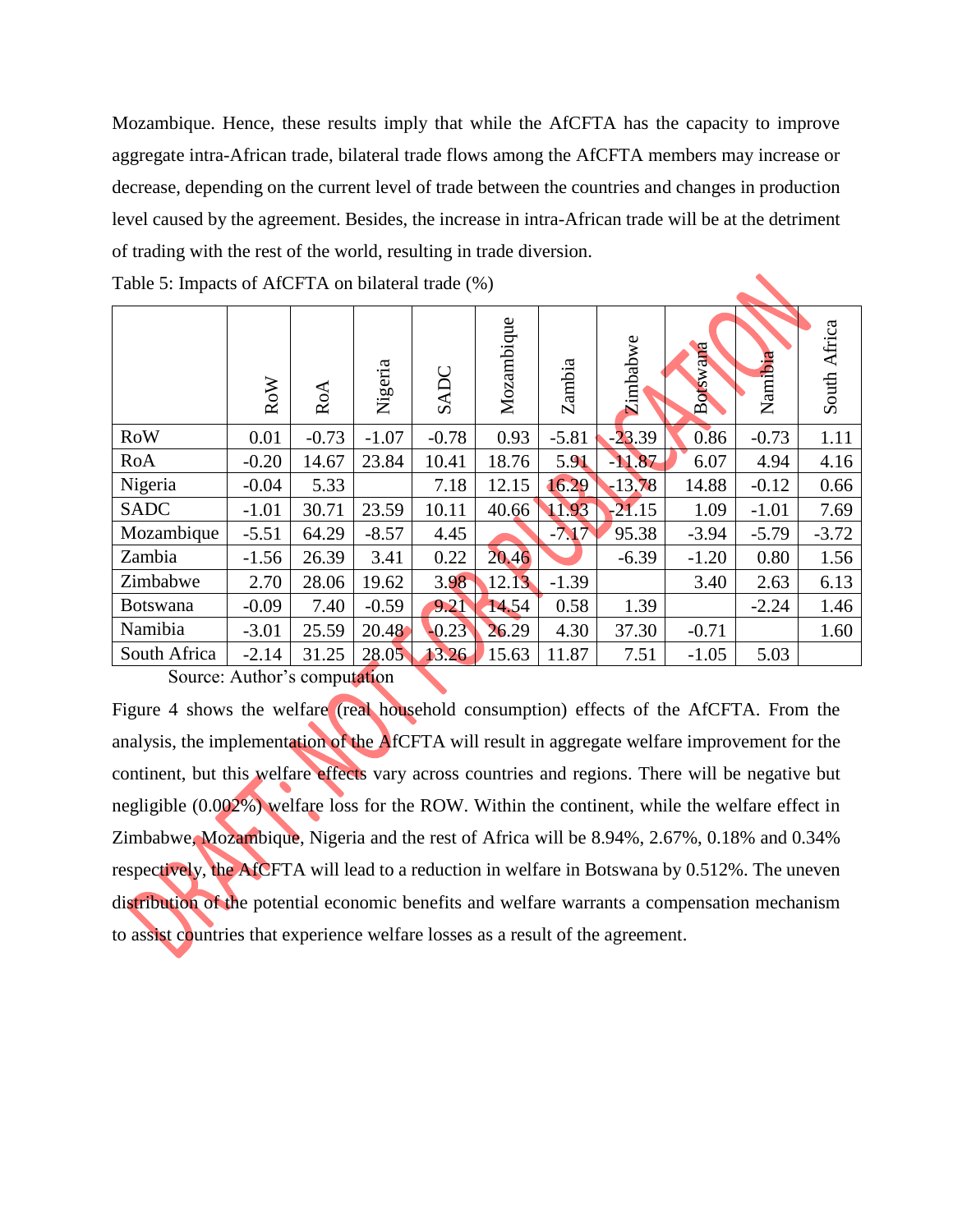

Source: Author's computation

The implementation of the AfCFTA will also have mixed effects on the real GDP of different countries and regions (Figure 5). For example, the average real GDP of the ROW will decline marginally by 0.003%. The real GDP growth rates of African economies are not uniform among all countries. For example, while some countries experience positive real GDP growth as a result of the AfCFTA, Botswana's economy will shrink by 0.36%. Even among the economies that experience positive GDP growth, the growth rates will differ significantly. While Zimbabwe and Namibia will experience real GDP growth of 2.22% and 1.78%, Nigeria and Zambia will only grow by a modest 0.02% and 0.05% respectively.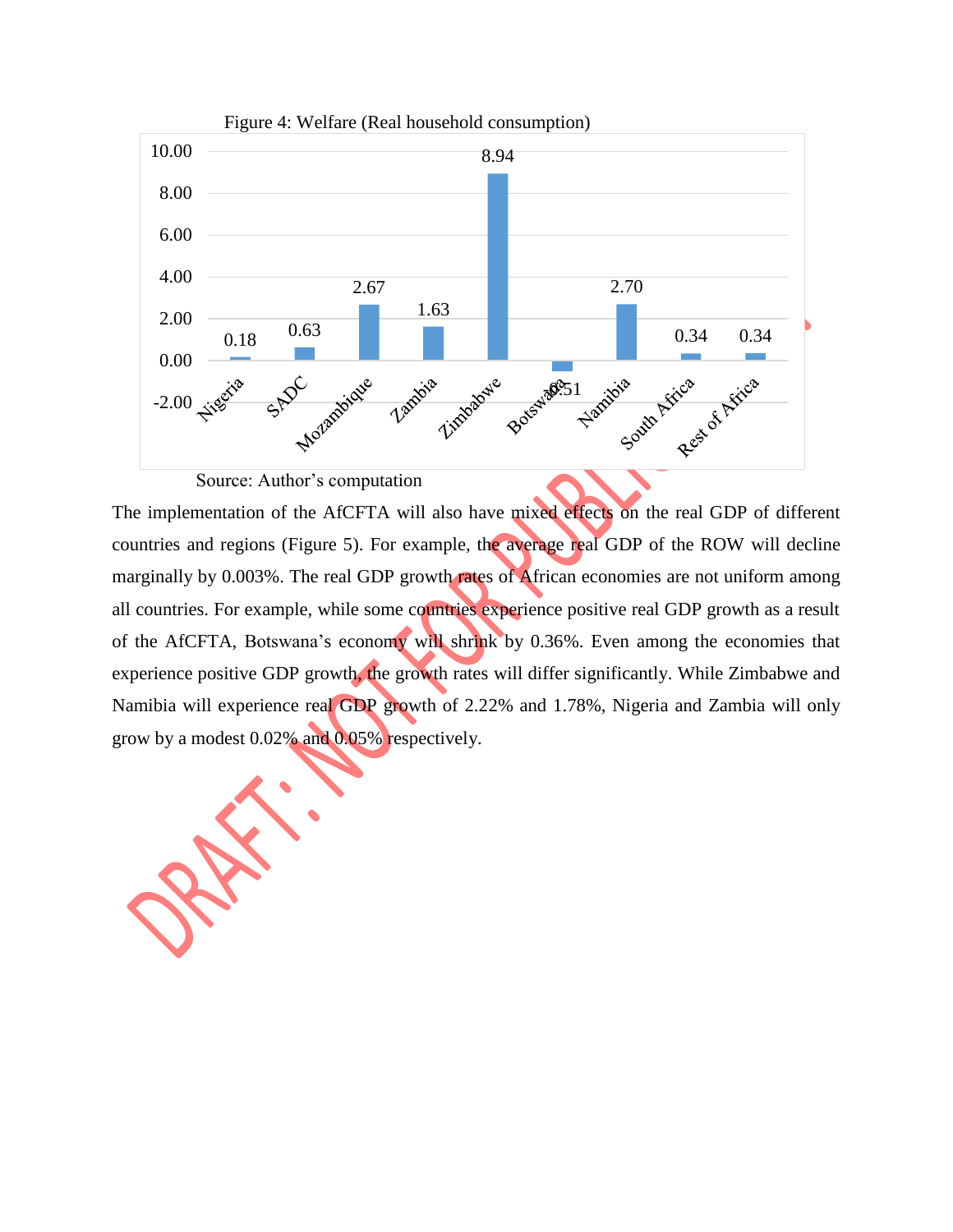

Figure 5: Real GDP at market price

Author's computation

One of the controversial aspects of the AfCFTA is the potential loss of import and export tax revenue and the effects on government finances. This effect is described in Figure 6, and describes the impacts of the AfCFTA on total government revenue. As expected, aggregate government revenue will reduce. This is because import duties and export taxes constitute a significant proportion of total government revenue. But the degree of the effects on government revenue varies from one country to another, depending on the initial share of import and export taxes in overall government revenue. According to Figure 3, Zimbabwe will experience the biggest decline in government revenue by 23.35%, followed by Zambia at 10.86%. Government revenue in Nigeria, South Africa, Botswana and "Rest of Africa" will reduce by 2.54%, 0.84%, 1.34% and 2.57% respectively. The varying degree of revenue losses among African countries may undermine commitment to the AfCFTA if adequate measures are not put in place to support countries with significant revenue losses.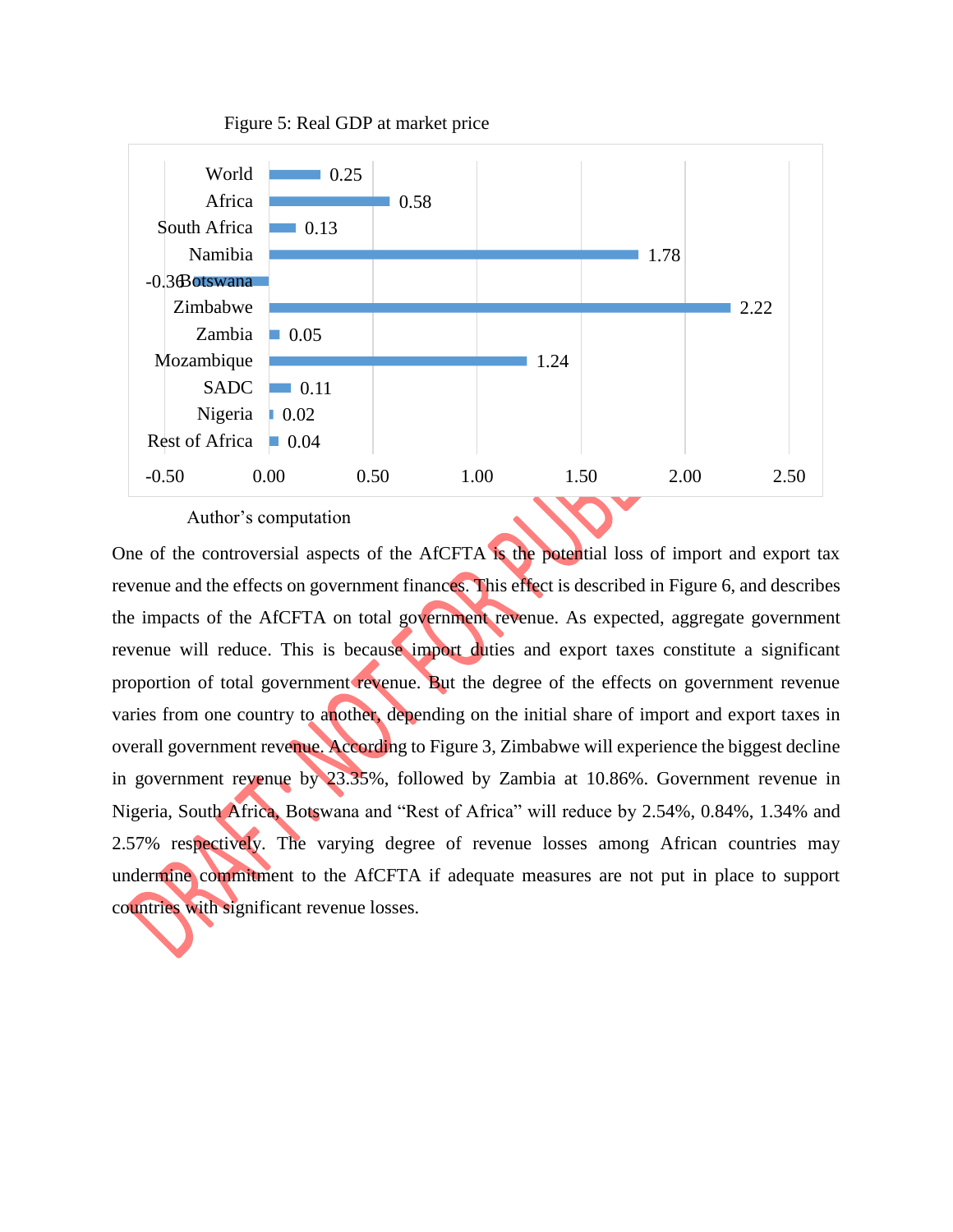

Figure 6: Total government revenue

Source: Author's computation

The ratification of the AfCFTA raised eyebrows among labour and workers unions across Africa. Specifically, the Nigerian Labour Congress (NLC) initially opposed the ratification of the agreement, arguing that it will dampen wages and lead to suppression of workers' rights. Hence, this study presents the impacts of the AfCFTA on real wages (Figure 7). For individual countries under review in this study, the AfCFTA have very similar effects on skilled and unskilled labour. Nominal wages for skilled labour in Nigeria, Botswana, SADC region, and ROA will decline by 1.45%, 1.25%, 0.63% and 1.14% respectively. Nominal wages for unskilled labour will also decline by almost similar proportion. On the other hand, nominal wages for skilled and unskilled labour in the other countries will increase. However, when the changes in price is considered, the real wages for skilled and unskilled labour will increase in all the countries except Zimbabwe and Namibia. Real wages for skilled labour in Zimbabwe and Namibia will decline by 0.62% and 14.98% while real wages for unskilled labour will decline by 0.57% and 15.26% respectively. These results suggest that the AfCFTA will have disproportionate effects on real wages. Hence, there should be a compensating mechanism to support the erosion of real wages to ensure that the benefits of the agreement is inclusive and "leave no one behind".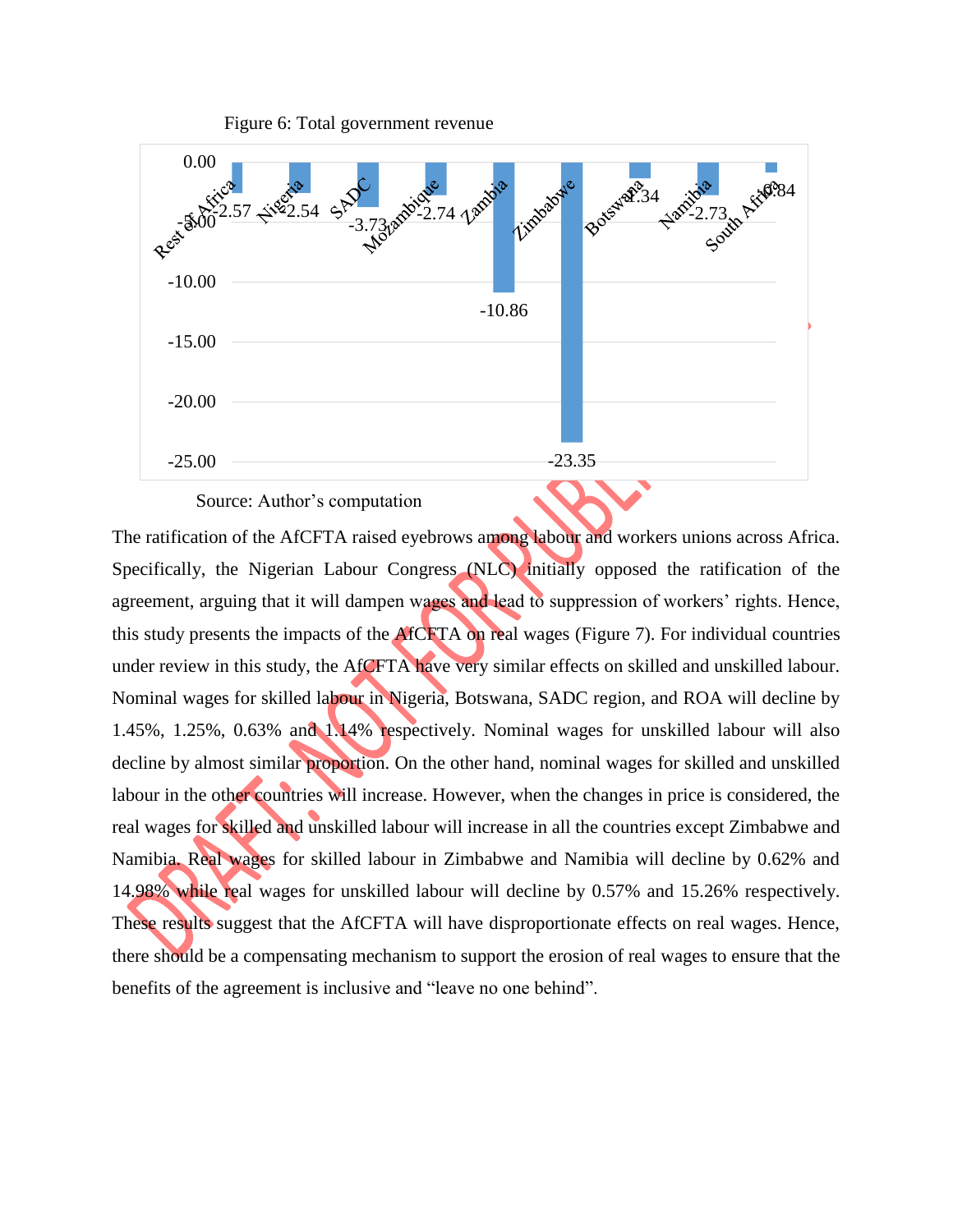

Author's computation

## **5.0 Conclusion and Recommendation**

This study attempts to examine the potential economic and environmental impacts of the AfCFTA using a multi-region world CGE model calibrated on GTAP 7 database. The current version of the paper only looks at the economic aspects of the analysis, and further modeling is ongoing with respect to the environmental module.

The preliminary results shows that while the AfCFTA will benefit the African continent (on average) in terms of welfare gains, these gains are spread disproportionally, and some countries may experience welfare losses. Also, the implementation of the agreement will lead to loss of government revenue. The labour market impacts are also not proportionally spread across the continent as real wages will increase in some countries and decrease in others.

Based on this preliminary results, it can be concluded that the AfCFTA will benefit African in terms of welfare gains, but these gains are not proportionally distributed. Hence, complimentary policies should be implemented to support countries that experience economic and welfare losses as a result of the agreement.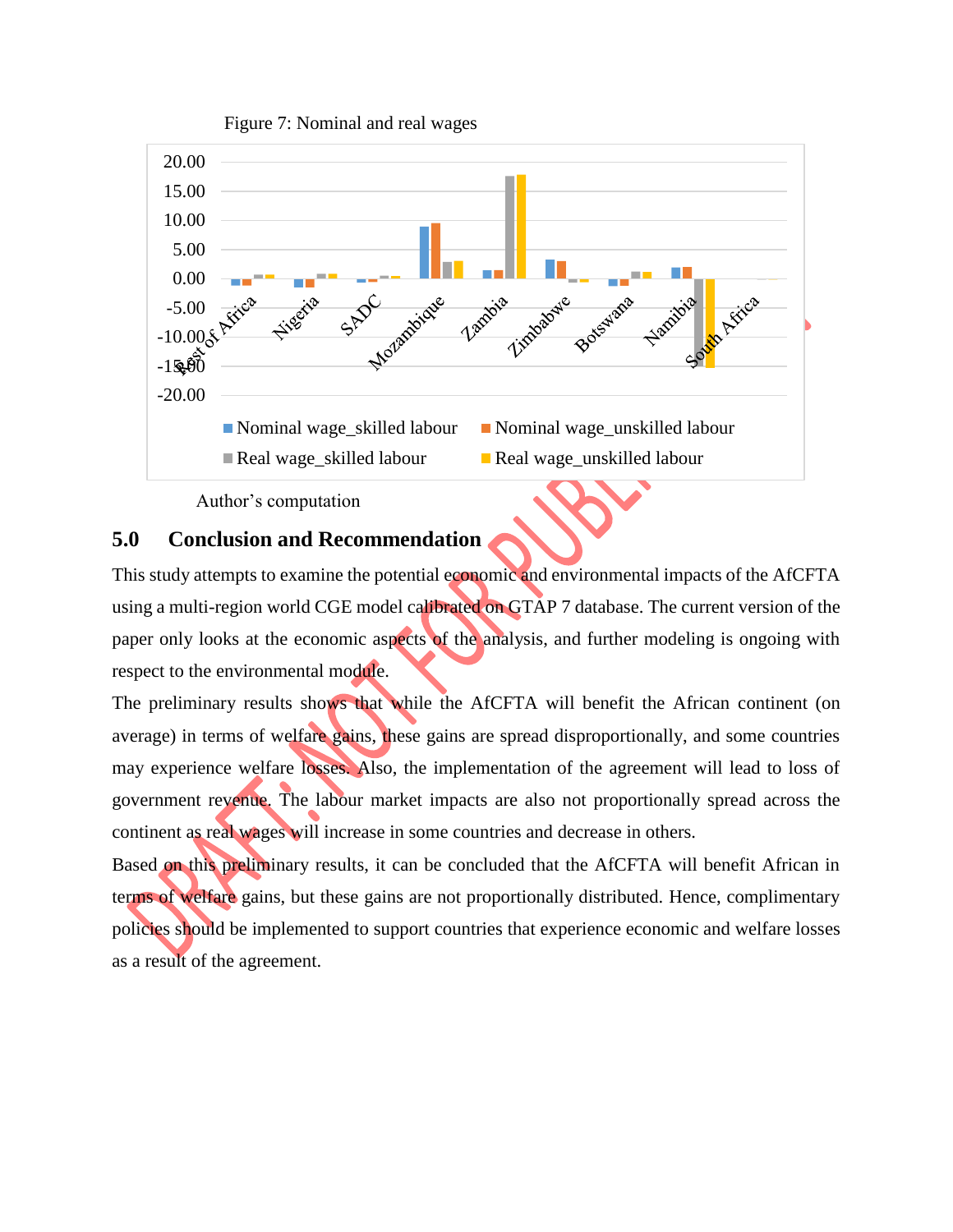#### **References**

- Armington, P. (1969). A theory of demand for products distinguished by place of production. *IMF Staff Papers No. 16,* 159-178, International Monetary Fund, Washington, DC.
- Boko, M., Niang, I. Nyong, A. Vogel, C., Githeko, A., Medany, M., Osman-Elasha, B., Tabo, R. and Yanda, P. (2007). Africa. Climate Change 2007: Impacts, adaptation and vulnerability. Contribution of Working Group II to the Fourth Assessment Report of the Intergovernmental Panel on Climate Change, M.L. Parry, O.F. Canziani, J.P. Palutikof, P.J. van der Linden and C.E. Hanson, Eds., Cambridge University Press, Cambridge UK, 433-467.
- Cherniwchan, J. (2017). Trae liberalisation and the environment: Evidence from the NAFTA and the U.S. manufacturing. *Journal of International Economics, 105,* 130-149.
- Chutto, R. (2019). The African Continental Free Trade Area: Will it promote fair trade, economic development and decent work? Industriall Global Union. Available at http://www.industriall-union.org/report-the-african-continental-free-trade-area-will-itpromote-fair-trade-economic-development-and
- Decaluwé, B., Lemelin, A., Robichaud, V., and H. Maisonnave (2013). PEP‐1‐1: The PEP standard computable general equilibrium single-country - Static CGE model, Version 2.1". Partnership for Economic Policy (PEP), Nairobi, Kenya.
- De Melo, J. (1988). Computable general equilibrium models for trade policy analysis in developing countries: A survey. *Journal of Policy Modeling, 10(4)*, 469-503.
- IMF (2019). Sub-Saharan Africa: Recovery amid elevated uncertainty. Regional Economic Outlook, World Economic and Financial Surveys (April). International Monetary Fund, Washington, DC.
- Kirkpatrick, C. and Serban Scrieciu, S. (2007). Is trade liberalisation bad for the environment? A review of the economic evidence. *Journal of Environmental Planning and Management, 51*(4), 497-510.
- Kolcava, D., Nguyen Q. and Bernauer, T. (2019). Does trade liberalisation lead to environmental burden shifting in the global economy? *Ecological Economics, 163*, 98-112.
- Lemelin, A., Robichaud, V., Decaluwe, B. and Maisonnave, H. (2013). PWP-w-1: The PEP Standard multi-region, single period world CGE model. Partnership for Economic Policy, Nairobi, Kenya.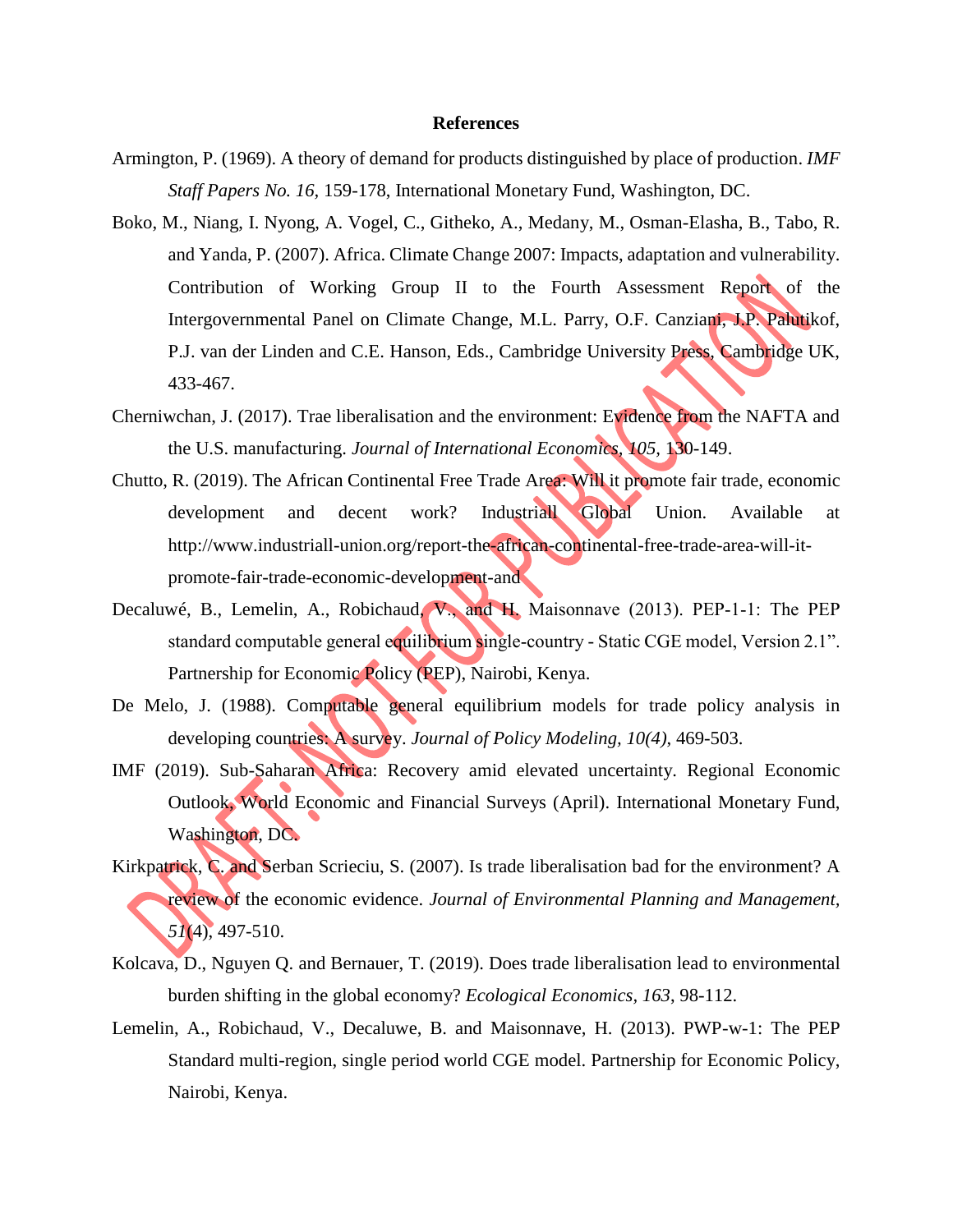- Li, J. C. (2005). Is there a trade-off between trade liberalisation and environmental quality? A CGE assessment on Thailand. *The Journal of Environment & Development, 14*(2), 252-277.
- OECD (2000). Assessing the environmental effects of trade liberalisation agreements: Methodologies. OECD Publishing, Organisation for Economic Cooperation and Development, Paris, France.
- Piermartini, R. and The, R. (2005). Demystifying modelling methods for trade policy. WTO Discussion Paper No. 10, World Trade Organisation, Geneva, Switzerland.
- Robichaud, V. (2015). How to create input files for DATA\_AGG.gms. Partnership for Economic Policy (PEP), Nairobi, Kenya.
- Sisso, D. C., Sawadogo, B. and Natama, H. M. (2016). Decline in gold prices, tax receipts and employment: Which adaptation strategy for Burkina Faso. *PEP Working Paper No. 2016- 28*, Partnership for Economic Policy, Nairobi.
- Strutt, A. and Anderson, K. (2020). Will trade liberalisation harm the environment? The case of Indonesia to 2020. *Environmental and Resource Economics, 17*, 203-232.
- Tariku, L. (2015). The impact of trade liberalisation on air pollution: In case of Ethiopia. *New Media and Mass communication, 40*, 43-55.
- UNECA (2018, May 18). Continental Free Trade Area deal set to boost intra-African trade, says Ambassador Quartey. Communication Section, United Nations Economic Commission for Africa, Addis Ababa, Ethiopia.
- UNECA and Friedrich Ebert Stiftung (2017). The Continental Free Trade Area (CFTA) in Africa: A human rights perspective. Friedrich-Ebert-Stiftung, Geneva, Office, Switzerland.
- Wolfram, C., Shelef, O. and Gertler, P. (2012). How will energy demand develop in the developing world? *Journal of Economic Perspectives, 26*(1), 119-138.
- World Bank (2020). The African Continental Free Trade Area: Economic and distributional effects. The World Bank Group, Washington, DC.